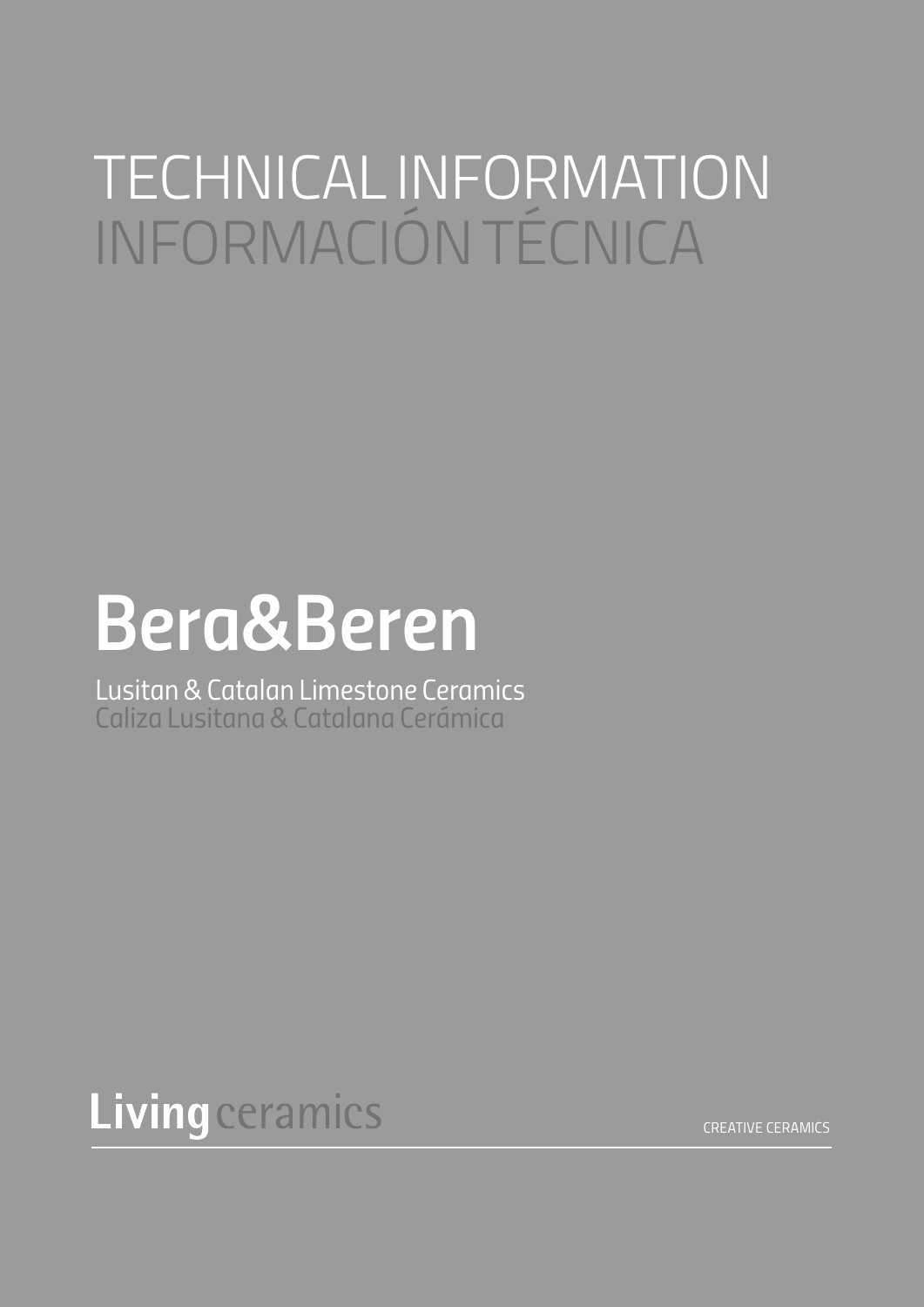### *Bera&Beren*

*Lusitan & Catalan Limestone Ceramics Caliza Lusitana & Catalana Cerámica*

*COLOR BODY PORCELAIN PORCELÁNICO MASA COLOREADA RECTIFIED / DESTONIFIED V.2 RECTIFICADO / DESTONIFICADO V.2 V.2*

*DESIGNS BY FORMAT : DISEÑOS POR FORMATO :*

*60x180: 13 / 30x180: 26 90x90: 16 / 45x90: 32 / 60x60: 28 30x60: 56 / 10x60: 68 / 5x60: 168*

#### *Formats & Sizes*

#### *Dimensiones & Formatos*





#### *Special Pieces Piezas Especiales*

*P.C. PRICE CODE / CÓDIGO DE PRECIO*

#### *Skirting / Rodapié*





#### *Corner / Angular*